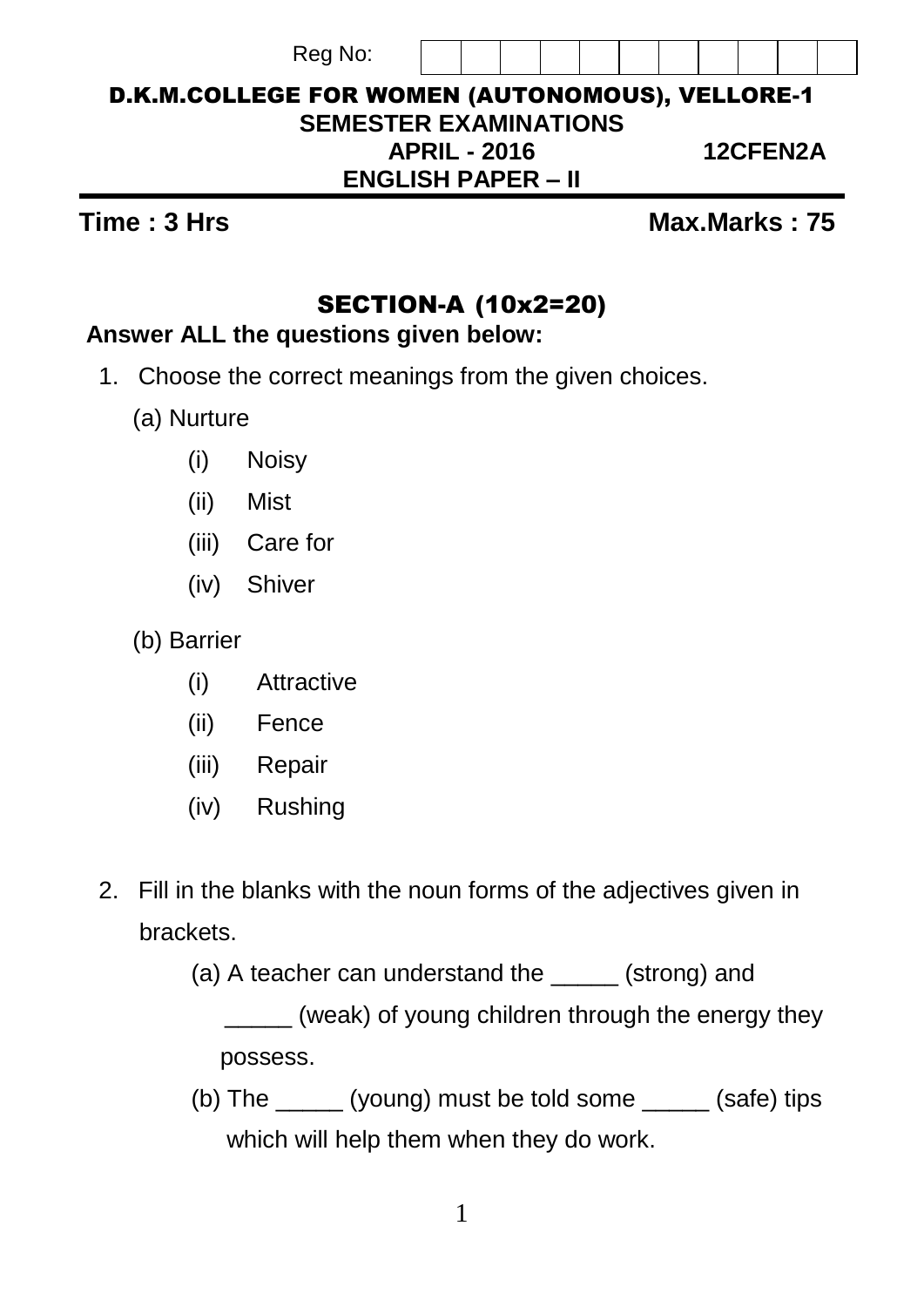- 3. Write at least 4 onomatopoeic words which suggest sound.
- 4. Fill in the blanks with appropriate particles with adjectives from the list below:

Proud of, eager to, good at, fond of, fit for

- (a) Krishna is western music but he is classical music. He is the mastering of music of any kind and he never becomes his expertise.
- 5. Write the other two forms of conditional clauses for the sentence given below.

If you develop your soft skills, you will get a good job.

- 6. Rewrite the verb phrases in brackets in the right order.
	- (a) The fly over by the end of this year. (will, been constructed, have)
	- (b) We the project by the end of this month. (completed, will, have)
- 7. Write the other two forms of degrees of comparison for the sentence below.

Very few cities in India are as crowded as Madras.

- 8. Use the following idioms in sentences of your own.
	- (a) A big gun.
	- (b) Crocodile tears.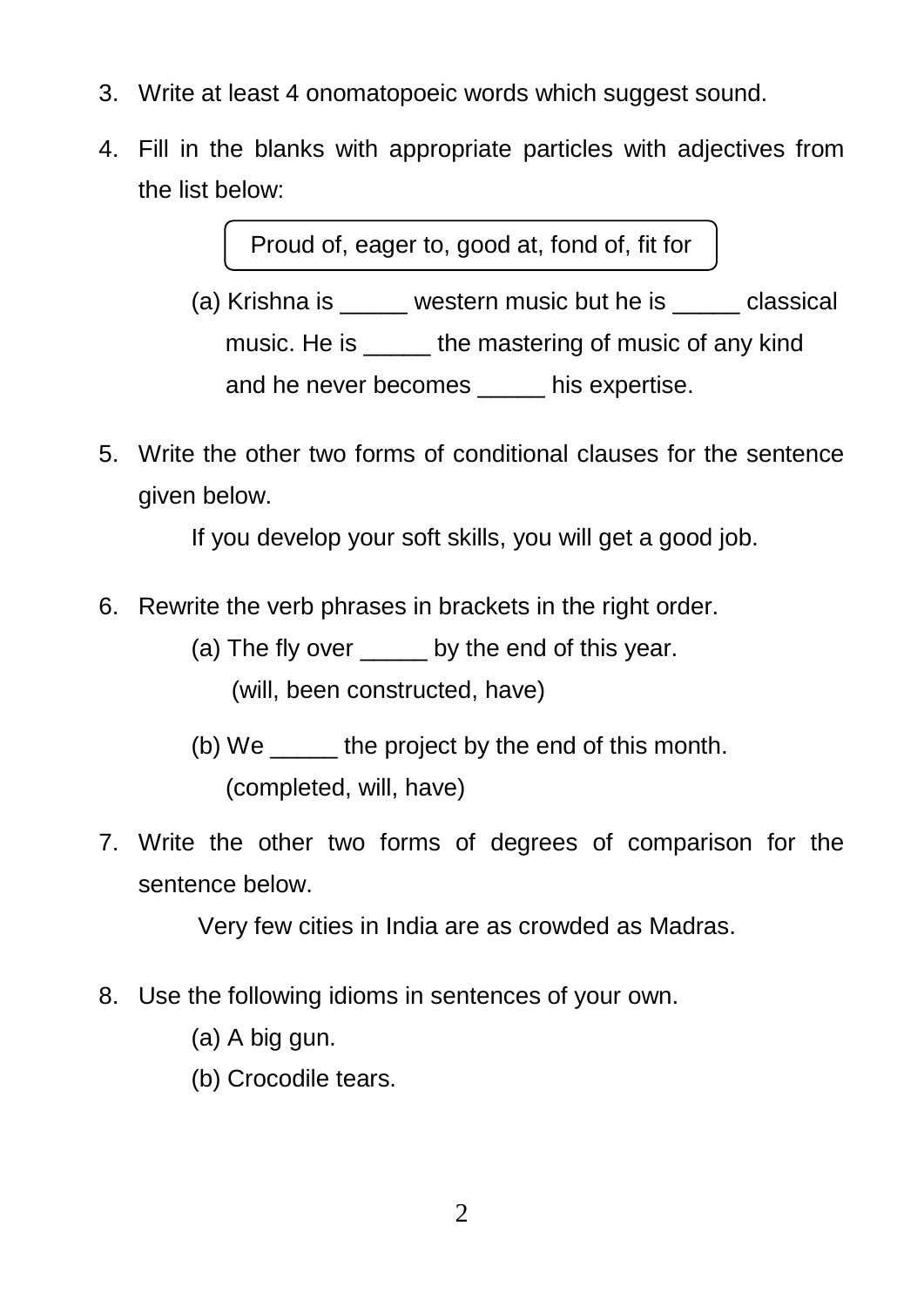- 9. Change the sentences into passive voice.
	- (a) Aeroplanes carry our cargo.
	- (b) The boy made a cup of tea for the guest.
- 10. Pick out the collective nouns in the passage given below.

The crowd was waiting to see the minister. The convoy did not allow them in. A group went to the bungalow where he was taking rest. The minister advised the police not to prevent the public from meeting him.

# SECTION-B (5x5=25)

# **Answer any FIVE of the following in about 150 words each. Each question carries 5 marks.**

- 11. Why does Chetan Bhagat not want the students to take life seriously?
- 12. How do the people in different professions judge people?
- 13. Describe the Highway Man.
- 14. How and when did Frost and his neighbour mend the wall?
- 15. How did Bess warn her lover at last?
- 16. Was Blue happy in the big beautiful meadow?
- 17. What were the sacrifices of the mother to bring up Ronnie?
- 18. Explain the significance of the title "Mending Wall".